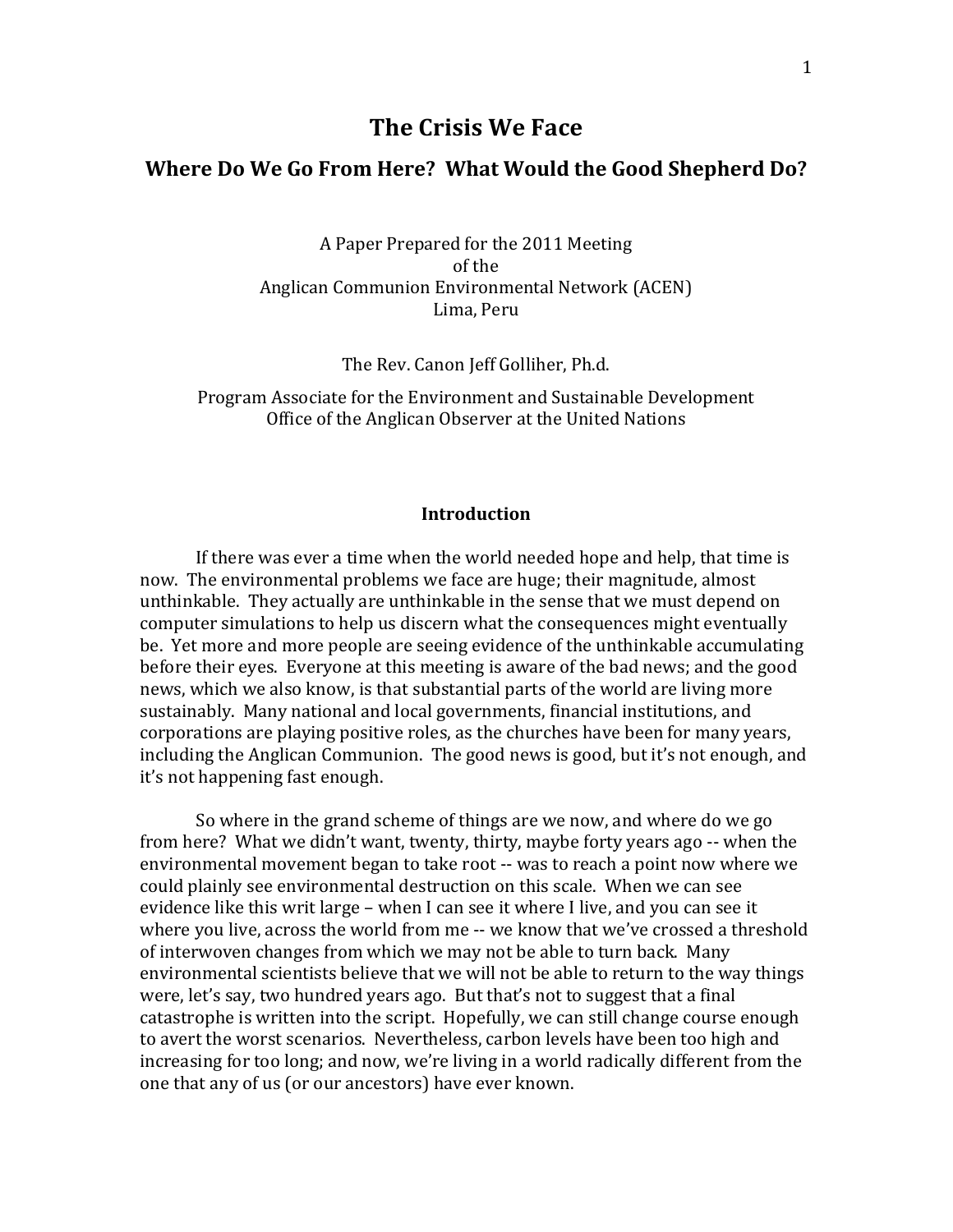I'm thinking of climate change and more than that: tremendous losses in biodiversity, forests, farmland, available freshwater, ocean and river life, and, as a result, swelling numbers of environmental refugees. All these tragedies are so tightly interwoven that we can't solve the problems behind one without solving the others too. Any one of them would be huge without climate change. With climate change, on top of predicted population increases over the next 50 to 100 years, the consequences of all other environmental problems are magnified greatly.

*Strategically, none of these issues can be ignored, played down, or postponed while we focus on one or two, including climate change. Our crisis is systemic. All the issues must be addressed, all at once. In this regard, the UN needs to renew its vision for sustainable development by addressing how we can reduce greenhouse emissions, provide adequate, healthy food, and increase water security in an integrated way.* 

Here, I want to discuss my concerns as a person, as a priest who works locally and globally, and as someone who is involved in eco-justice ministry. I think about these things whenever I speak with someone at the UN or in my congregation. I ask myself about the outlook on the world that we're offering, projecting unconsciously, and expressing openly – in addition to our Christian vision. I wonder how they perceive the work of the church, at home and internationally, and what they really feel about it in their hearts and souls. That's a lot to think about, but all of it centers on two questions, the first relating to the United Nations:

## *What can we expect from the UN with regard to life and death environmental issues like climate change, food, and water? What kind of solutions can it reasonably offer?*

The second question involves us, the Anglican Communion Environmental Network (ACEN) and the Anglican Communion that we represent:

*What kinds of eco-justice ministry should we be doing and encouraging within the Anglican Communion? What kind of help can we, in the ACEN, give to the Anglican Communion?* 

It goes without saying that our ministry should be rooted in sound Christian teachings. Here, I'm thinking in a more strategic way: Given the condition of the global environment and where it might lead, *what must we do now*? W*hat would the Good Shepherd want us to do?* 

I'll begin with the United Nations, and then offer some reflections and suggestions on our collective ministry in the ACEN, when my tone and concerns will shift a bit, given my work at the Anglican UN Office and as a parish priest. But first, a few words on my background: My early upbringing was in a relatively poor region of exploited factory workers, small farmers, and miners in the United States. That part of the US, called "southern Appalachia," has a great deal in common with developing nations everywhere, and I can't help but see environmental issues through those eyes. Before becoming an Episcopal priest many years later, I worked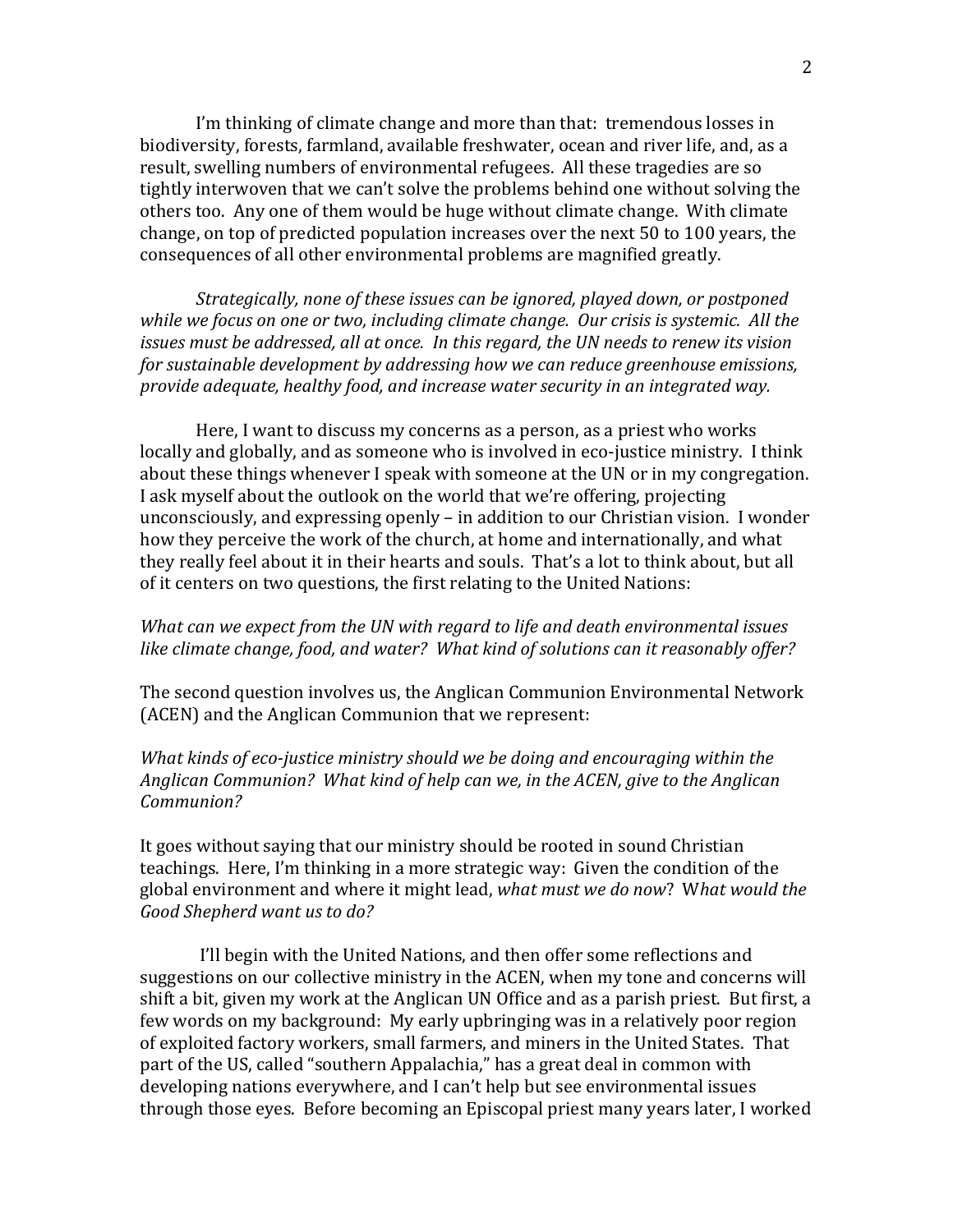as a cultural anthropologist, both in the field and as a teacher, which is another perspective that I bring to this work. When I was in seminary, I was fortunate to begin my ministry at the Anglican UN Office. After seminary, I continued at the UN as one part of a larger ministry as Canon for Environmental Justice and Community Development at the Cathedral of St. John the Divine in Manhattan. There I was part of a team of priests, scientists, and philosophers who were trying to understand spiritual teachings from the standpoint of the Living Earth – a third perspective that I hold dear to my heart. For the last eight years, I've been a parish priest in a rural area of the Diocese of New York, while continuing the work at the UN. The connection between our ministry for the Anglican Communion, on the one hand, and the local congregation, on the other, has been a concern of mine for some time.

#### **The United Nations and the Environment**

The UN first adopted the environment as a serious part of its work in the 1970's. At that time, religious NGOs (like the World Council of Churches) were concerned about this otherwise positive development. Why? The reason was not because the churches failed to perceive how serious the issue was, even back then. Rather, the reason was the church's concern that the UN would interpret the environment primarily from a scientific or economic point of view (as a collection of extractable resources for the benefit of developed nations), and not as a sacred trust involving serious moral questions about spirituality, justice, stewardship, and respect. It turns out that this kind of critique underlies most serious discussions about the environmental crisis today.

Twenty years or so of deliberation and debate culminated in the early 1990's with the Earth Summit in Rio de Janeiro. That conference, which linked together environmental conservation, poverty eradication, and sustainable development, significantly transformed the UN's vision of and strategy for development programs. Holistic, integrated, ethical thinking was the way it was done. Poverty was the key. Among NGOs, the name of Leonardo Boff, to name one notable example, was often mentioned, and he occasionally spoke there. Because the UN recognized that some economic systems create poverty, their overall strategy was to transform economic development by moving it in a sustainable direction. For similar reasons, grassroots environmental groups in the 1990's began to understand their work not so much as "environmental," but in terms of environmental justice and eco-justice. Personally, I've never considered myself to be an environmentalist. That's all a long story rolled into a few sentences. The strategy of the UN was and still is (at least officially) to eliminate poverty and save the environment at the same time. In effect, eliminating poverty would save the environment. This strategy is the best and most ethical one that we have, and it could still work. Along these lines, the Millennium Development Goals initiative, which was meant to rescue people and the sustainable development strategy (once it was realized that some Member States were not particularly committed to it), is showing some progress, despite startling shortfalls in reaching specific goals.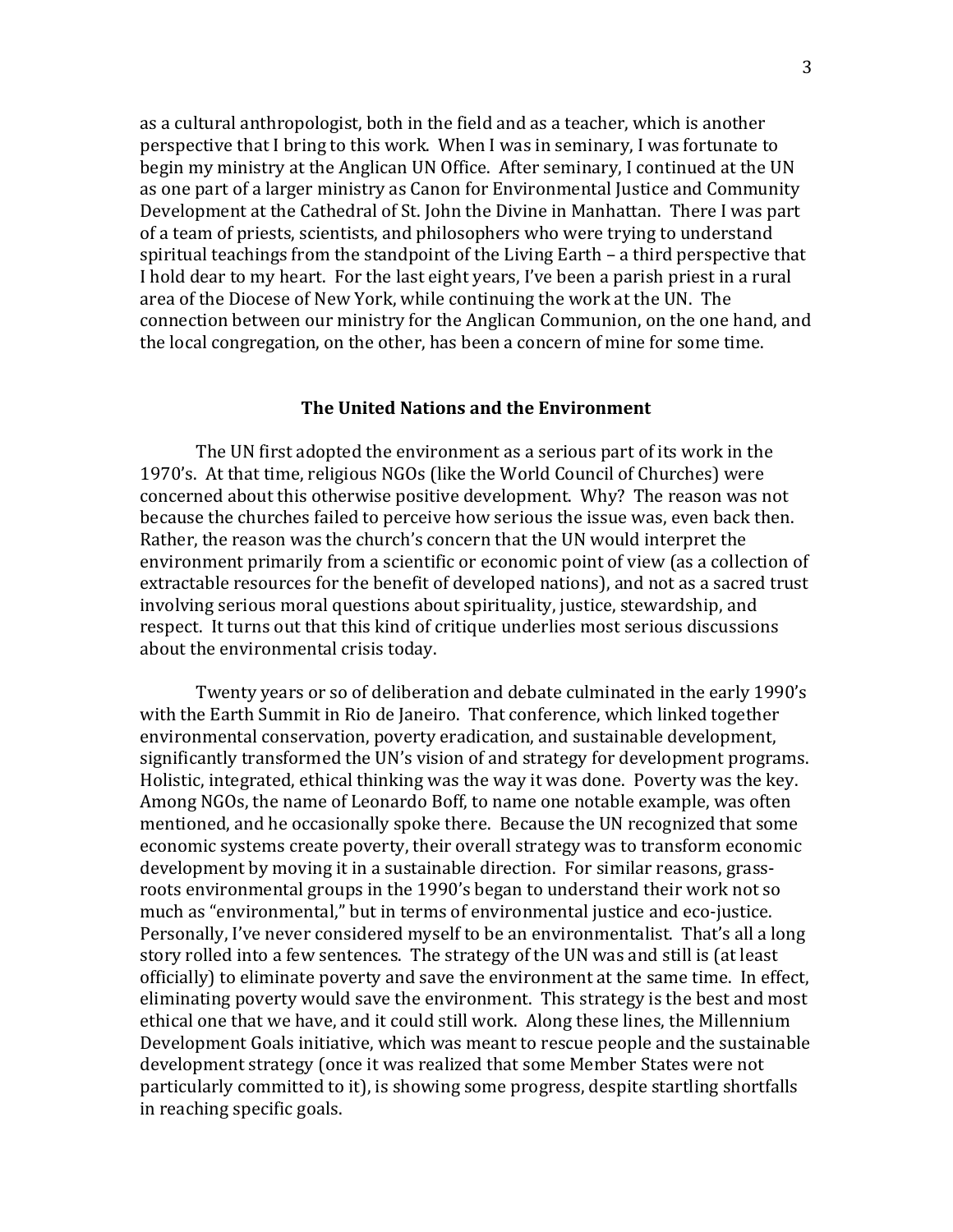The Earth Summit was the beginning of a series of large international conferences on different aspects of the UN's overall strategy (known as "Agenda 21"): women, population, social development, biodiversity, small island states, and human settlements. I attended most of those conferences. In addition, special pressing issues, like climate change, biodiversity, and deforestation, were brought to the forefront, and parallel tracks of deliberation and policy-making were created for them. All this was good; all the processes were exceedingly helpful in bringing together the points of view of NGOs, civil society, and governments.

Now I should make a few comments about the Anglican UN Office. We represent the Anglican Consultative Council and the Archbishop of Canterbury at the UN. Our mandate for advocacy is established in the content of ACC resolutions and other related declarations and official documents, including those from the ACEN. We use those statements frequently. Although we agree with the overall vision of the UN and its work (founded, as it is, on documents like the "Universal Declaration on Human Rights"), we don't work for the UN, nor do we agree with everything the UN does.

It's important to remember that the UN, as an organization, is inseparable from the nations that make up its membership and pay for its work. For that reason, criticisms of the UN itself and its decisions are often misdirected. On the whole, the UN is perceived as considerably more significant and more effective (even essential) by developing nations, than by developed nations, especially the United States. Developing nations tend to see the UN as a lifesaver, since they receive desperately needed development assistance and humanitarian relief from the UN. Developed nations – here I'm referring to some politically powerful constituencies in the United States – might see the UN as a waste of time, money, and resources, if not a threat to the sovereignty of Member States. It should also be pointed out that developing nations sometimes have similar objections, but for very different reasons; specifically, they may feel that the UN could become a threat to their national interest when developed nations control its decisions and policies.

The point of view of the Anglican UN Office is that we need the UN because there's no other organization like it. The UN is vital to global peacemaking and the promotion of justice. Its agenda is largely the world's agenda, as the first Anglican Observer, The Most Rev. Sir Paul Reeves from New Zealand, put it years ago, and the UN is where we sort it out. For example, the UN's commitment to peacekeeping and human rights is singular and essential. Specific programs like the UN Environment Program, the UN Development Program, and the Food and Agriculture Organization (to name only a few) do vital work, much of it focused on local communities, renewable energy, the empowerment of women, environmental protection, and sustainable development. These are all priorities of the Anglican UN Office in keeping with the meaning and intent of innumerable ACC resolutions.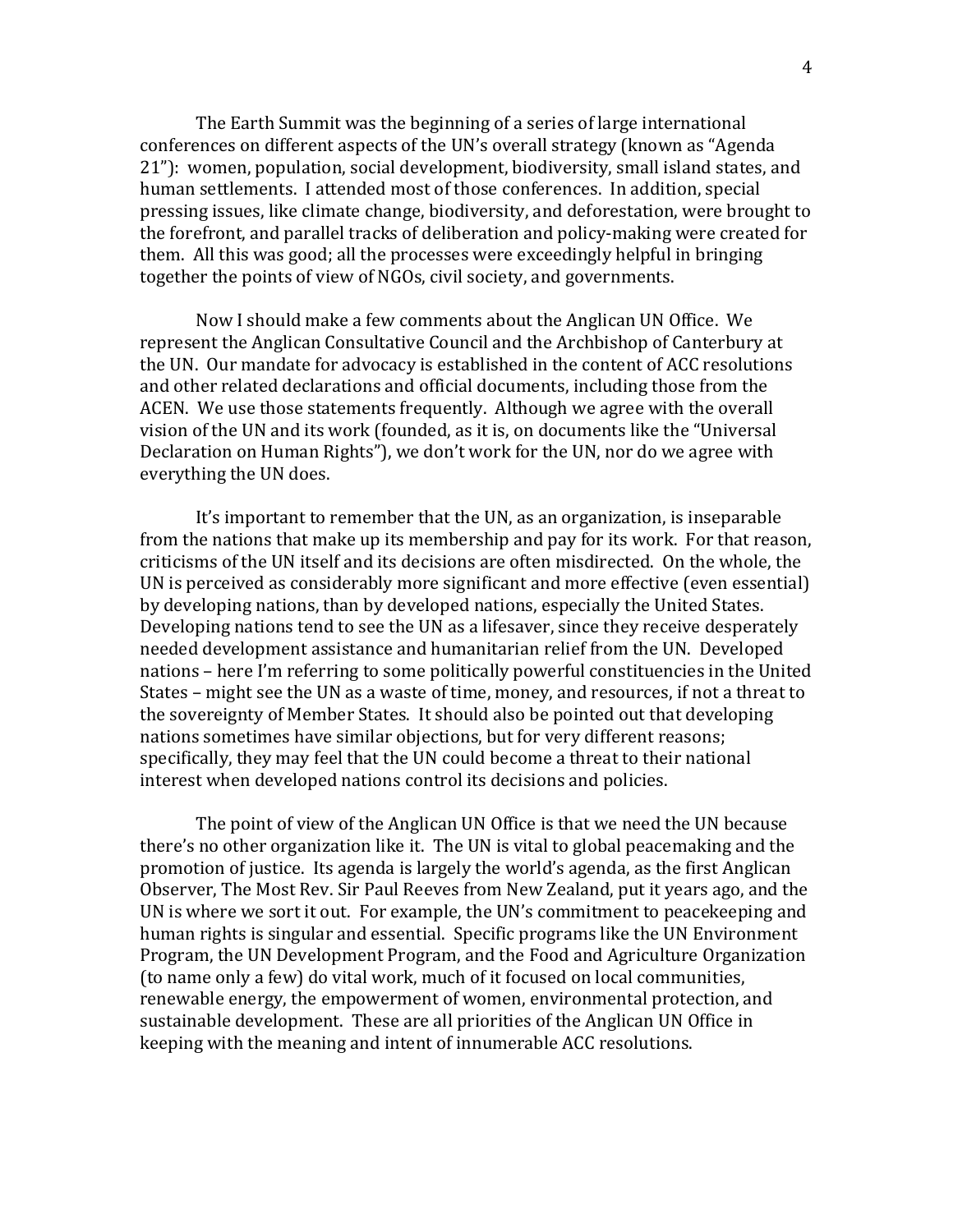#### The UN, the Role of NGOs, and Corporate Influence

There are persistent problems with the implementation of the UN's sustainable development strategy, which, for the most part, reflect the same economic and political dynamics that we see operating everywhere in the world today. These dynamics have two dimensions. First, the role and importance of Non-Governmental Organizations (NGOs), like the churches, have decreased at the UN since the 1992 Earth Summit in Rio. Second, the role and importance of global corporations and financial institutions (the IMF and the World Bank) have considerably increased (the emphasis here is on corporate influence). Likewise, in many countries the interests of ordinary citizens have decreased as a result of corporate influence in the halls of government, even democratic ones. Power relations of this kind have always been intrinsic to the political process, but the tightening grip of corporate interests at the UN to such an extent is a remarkable development at this point in time. Not every staff person at the UN would agree, at least publicly, with this assessment. But staff people at the UN come and go, and many of the newer staff are unaware of the gradual changes that have taken place in the last twenty years. Changes along these lines have happened and continue to happen, in part, as a result of pressure, mostly behind the scenes, applied by the more powerful developed nations who contribute relatively large amounts of yearly dues to the UN. Corporate interests often shape the priorities of those nations. This is nowhere close to the whole story, but it is an important part of it. If those nations and the financial interests they represent don't get what they want, the threat is that they will withhold their funds and dues. It's effective.

*This suggests that, with regard to political advocacy, we (the ACEN and its members) should focus our attention as much on corporate boardrooms and shareholder activism as on government policies and legislation – perhaps even more on the former insofar as that's where large decisions affecting the global economy and the environment are actually made.* 

The reasons for the inability of the UN to deal effectively with environmental issues on the scale that is necessary today are a direct result of these political and economic dynamics. In other words, the UN itself is not the problem as much as the complex forces that Member States bring to its deliberations. Let me explain this a bit more with regard to environment issues. My purpose is to help us understand better how decisions are made there, and how they relate to the work we do.

In the early 1990's, developed nations understood that the growing activism of NGOs, which was effective in those years, would challenge their influence at the UN. That's when the UN began to relate to NGOs differently. I'll give some examples. The UN's "Forum on Forests" (its purpose is to implement the Convention on Forests (a legally binding agreement mandated by the Rio Summit) reformulated their definition of what qualifies as a "forest" in line with corporate interests. For the most part, tree plantations now qualify as forests. In some ways, the same corrupting influences fell upon the Rio Summit's Convention on Biodiversity. The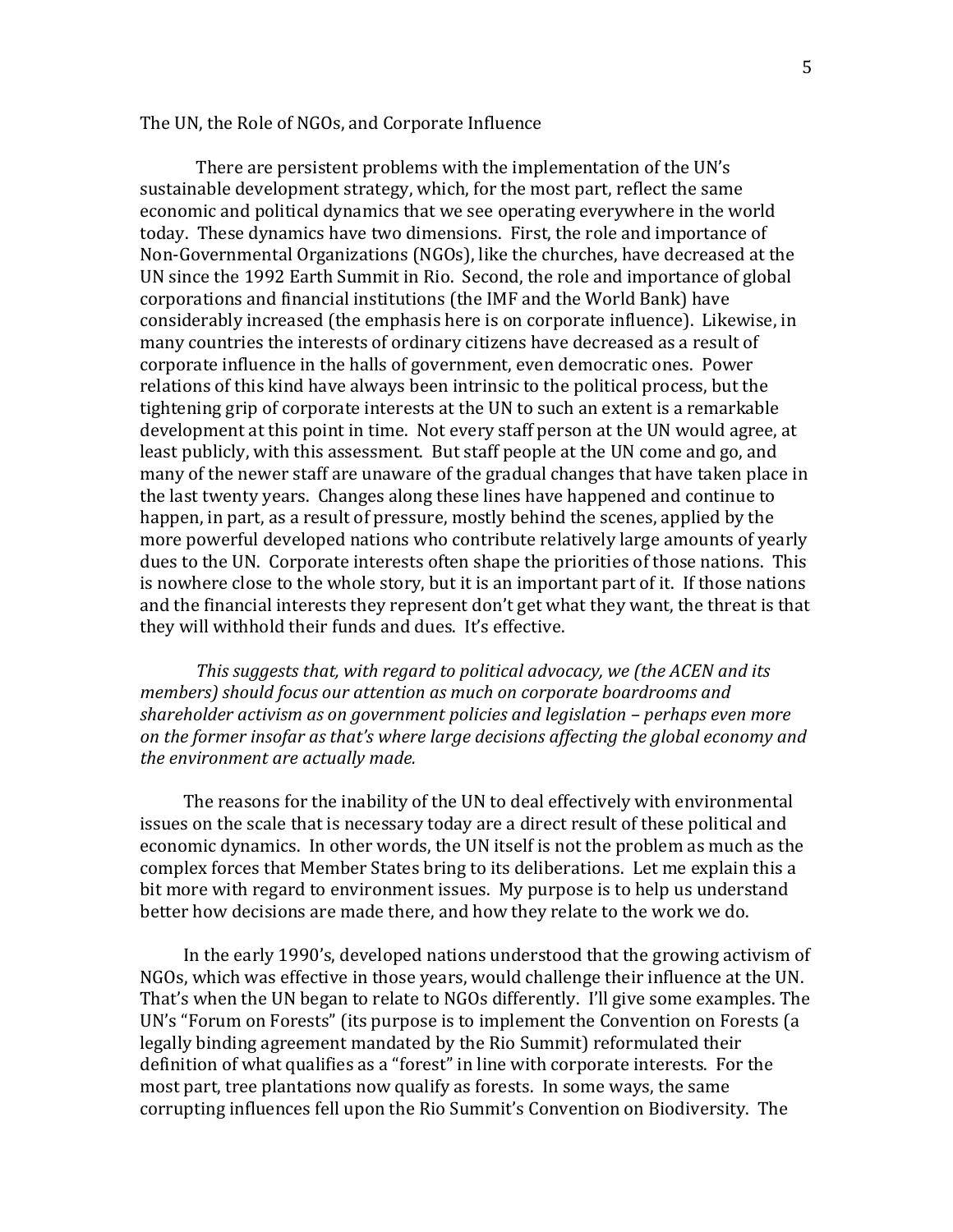first set of guidelines and principles for this Convention were stated in primarily economic and financial terms. In other words, how much is that forest or this desert worth financially? I'm making a point here, but not overstating the implications. Enough pressure was put on the UN at high levels to force them to convene another group to write an alternative policy-making document called "Spiritual and Cultural Values of Biodiversity." Because I was a member of the team who wrote it, I am well aware of the political dynamics involved. The interesting point here is that the UN Environment Program did not, at that time, have the resources and organizational capacity to produce the alternative set of guidelines. Instead, the UN Development Program commissioned the work and organized its completion. Similar forces have played upon UN deliberations on water. Now the privatization of water is less of a contentious issue (not so at the UN Office) than it was ten years ago, which is unfortunate.

I don't want to make negative comments about particular agencies or departments of the UN. They all do good work. I only want to point out that when we're thinking about or participating in any given UN project in our home countries or internationally, we need to look closely at what the goals, strategies, and capacities actually are. This is especially true of programs involving human rights, food, agriculture, and water, and where issues of privatization, genetic modification, and land ownership and control come into play. In practice, it's very difficult to know the differences among corporate interests, government interests, and UN interests, much less to discern where the peoples' interests or the web of life's interests are in the midst of the rapid and vast changes that are taking place everywhere – the UN included.

### The UN and Climate Change

The same patterns discussed above also apply to climate change. On the whole, the failure of the Kyoto process and the last major UN Climate Change Conference (in Copenhagen) can be attributed to the efforts of some Member States to maintain their status as superpowers through economic influence. Those interests include more than oil, but also land, forests, food, water, and military power. This is what you would expect. They're calculating how to preserve economic and political power, not in denial of climate change (even the Pentagon has long recognized that climate change presents a security threat and increases the likelihood of armed conflict), but as a strategy for managing a gradual transition from fossil to renewable fuels. They want to control this process within limits that they consider "reasonable." According to their free market-based strategy, catastrophe (within certain limits) can be an economic opportunity. I'm not against markets or making an honest living, and public/private partnerships have a crucial role to play in sustainable development. Nor am I suggesting that every global corporation has rejected social and environmental justice. This is definitely not the case, but the ones that try to operate according to the ethical standards of economic, social, and environmental justice play a small part in the larger picture. What I am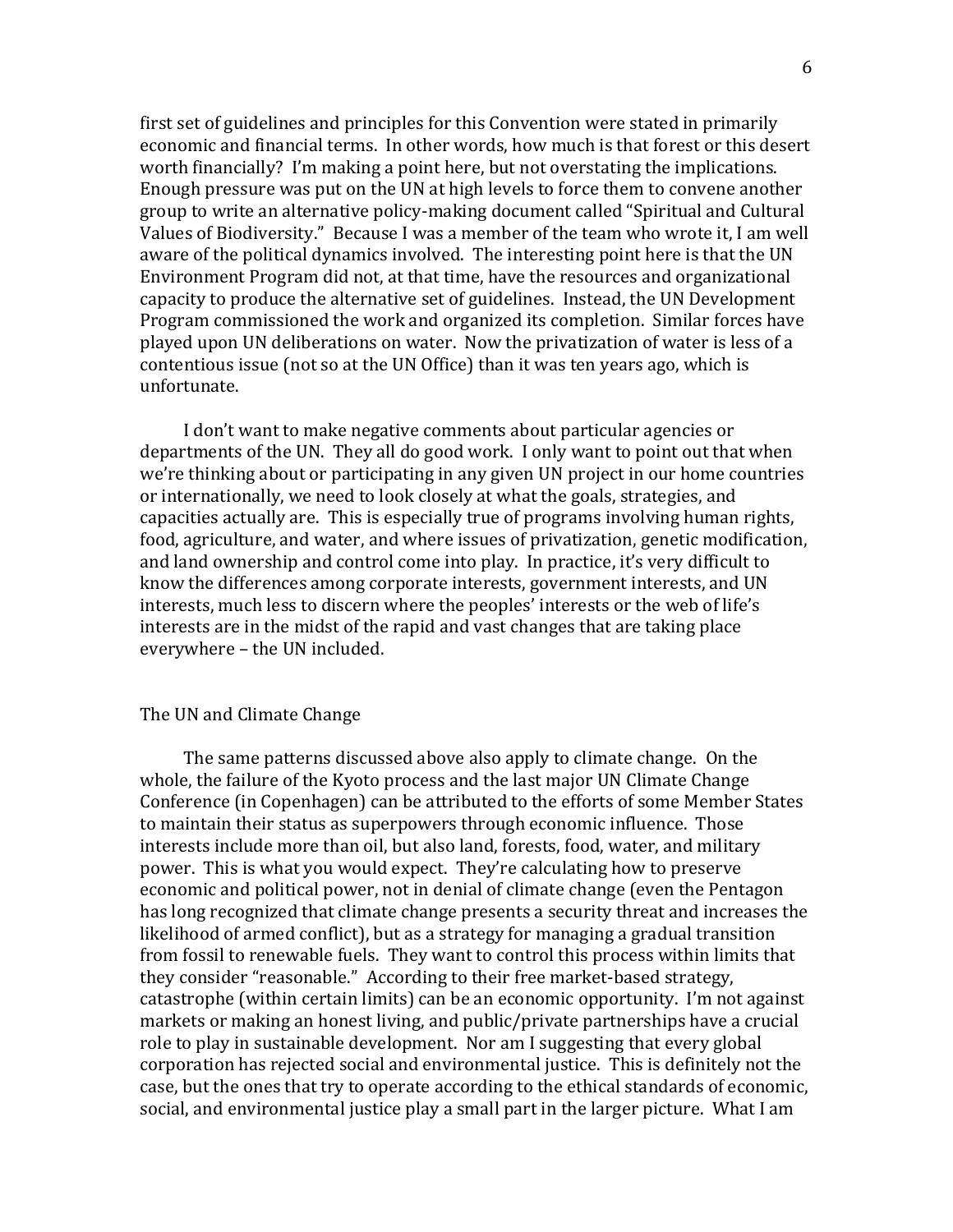saying is that the operating strategy, at this point in time, is to manage the limits of catastrophe, while exploiting the opportunity that large corporations and some developed nations believe it offers. Obviously, climate justice is not their primary concern. It is a concern to the extent that a popular uprising might interfere with their overall goal. So far, this hasn't been tested, except at World Trade Organization meetings several years ago, which were quelled. In the meantime, substantial parts of the world are considered to be acceptable losses: small island states, coastal regions, and whole countries, not to mention the polar and circumpolar regions.

I realize that this might sound cynical. But when we look at the reality on the ground and witness the lack of transparency in public negotiations, it's an accurate description of the positioning that's taking place. Climate change denial plays a smaller part than we might think, except in outright propaganda for the public where it looms large. I'll give one last example, relating to the climate change summit in Copenhagen. The one outcome that was adopted was an apparent greenhouse gas-reducing program called "Reducing Emissions from Deforestation in Developing Countries" (REDD). There was no discussion of this program on the floor of the negotiations. One of the many purposes of REDD is to encourage forest management, rather than deforestation, by putting a price on the ability of forests to absorb carbon -- which is a thorny and contentious subject. Carbon trading and carbon offset projects may have an important role to play in curbing greenhouse gas emissions. Nevertheless, some studies of the actual practice of carbon trading show that it is managed in much the same way that financial derivatives have been managed in mortgage lending. Regulation and oversight of these programs are often non-existent. In addition, carbon trading and offsets give the impression (usually false) that emissions are being reduced, when, in fact, they are not. REDD significantly expands the carbon credit market into forest management under an agreement that involves public funds as well as corporate investments. It presumes that forests are commodities whose value is determined by the marketplace, rather than by the people who care for them and live within their bounds. One consequence is that traditional and indigenous peoples will no longer have access to them or the right to manage them sustainably.

This example, like the others, points to a chain of doubtful, if not unethical and unjust assumptions that drive large environmental programs and policies. The assumption that governs them all is that resources can be managed and profits made more sustainably by a globalized free market, than by local communities, businesses, and municipalities. Reasons given for this are based on truly ominous trends, e.g., the urgency of the environmental crisis, population growth, and so on, which evoke legitimate fear, while manipulating consent. To make matters worse, these same strategies disempower (if not destroy) local communities and local governments, forcing them into deeper cycles of dependence on the corporatist global economy.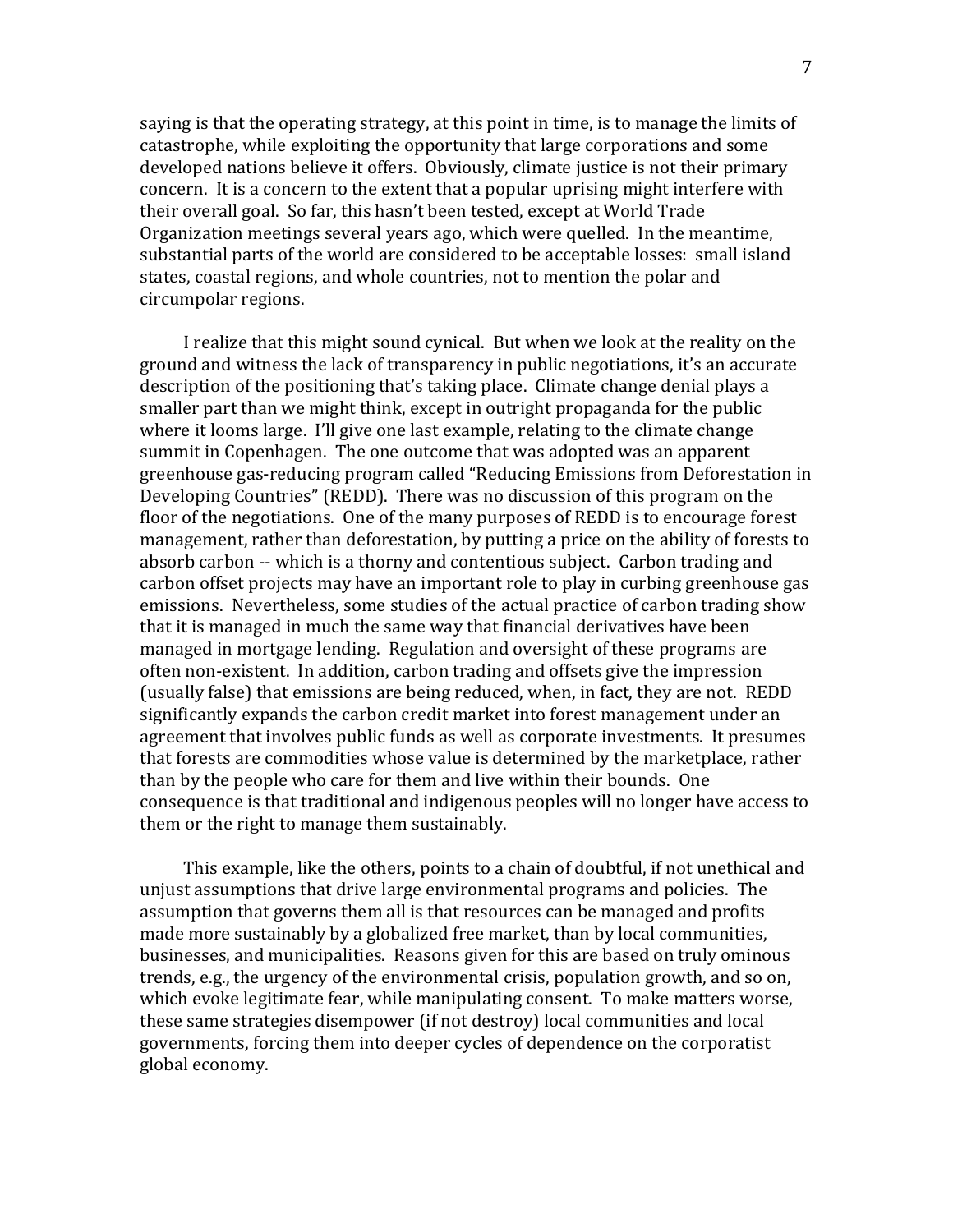It still seems likely that Member States of the UN will reach an agreement on reducing greenhouse emissions within the next few years, perhaps sooner. It also seems likely that the agreement will be subsequently modified as environmental conditions change and political thinking becomes hopefully clearer. What we must understand is that as much as we desperately need an agreement, it will not alter the consequences of harmful environmental changes that we've already set in motion --- and those consequences are serious. With an agreement, the kind of world that we are creating now, for better or worse, will remain a pressing question. That world will very likely be more sustainable than now, but sustainable for whom? And after what level of damage is done, and with what kinds of supposedly "acceptable" losses? By that, I mean whole ecosystems, thousands of communities, some nations, and millions of people whose livelihoods and possibly lives will be, in effect, stolen.

#### Sustainable Development and Sustainable Communities

If we continue to move in the direction that we're currently headed – pursuing a model of corporate-driven sustainable development at the expense of sustainable communities -- then massive programs in humanitarian relief as a result of environmental destruction will become commonplace. This is already beginning to happen in some parts of Africa as a result of prolonged drought. Given how the global economy operates, we might expect humanitarian relief to become a "growth industry" in the years ahead, which will strengthen dominant power structures, at least for a while, seeming to justify their rationale. According to the "logic" of this system, almost anything that involves significant costs and represents security threats can be transformed into an economic opportunity for large investors.

I would not want to overlook the fact that substantial parts of UN programs are dedicated to nurturing sustainable communities. These programs are often focused on food and agricultural systems, water security, and the empowerment of local communities and women -- all areas identified as critical by the early conferences on sustainable development. I'm thinking especially of the Women's Conference in Beijing and the Conference on Social Development in Copenhagen, where the input of NGOs was more direct; and the controlling influence of global corporations, less dominant. It was then that major UN programs and large segments of civil society, including the church (largely through the ecumenical presence of the World Council of Churches), agreed that sustainable local communities are the absolutely essential ingredient in sustainable economic development. This should be of serious concern to the church. Communities (whether they are found in villages, towns, or urban neighborhoods) represent the very places where the ministry of the church is lived out everyday. Our congregations are communities, and we are our congregations.

Development that ignores, undermines, or destroys community life amounts to an indirect assault on human existence in large parts of the world, sometimes under the corporate guise of "greening" or "saving" the earth. In rural areas, this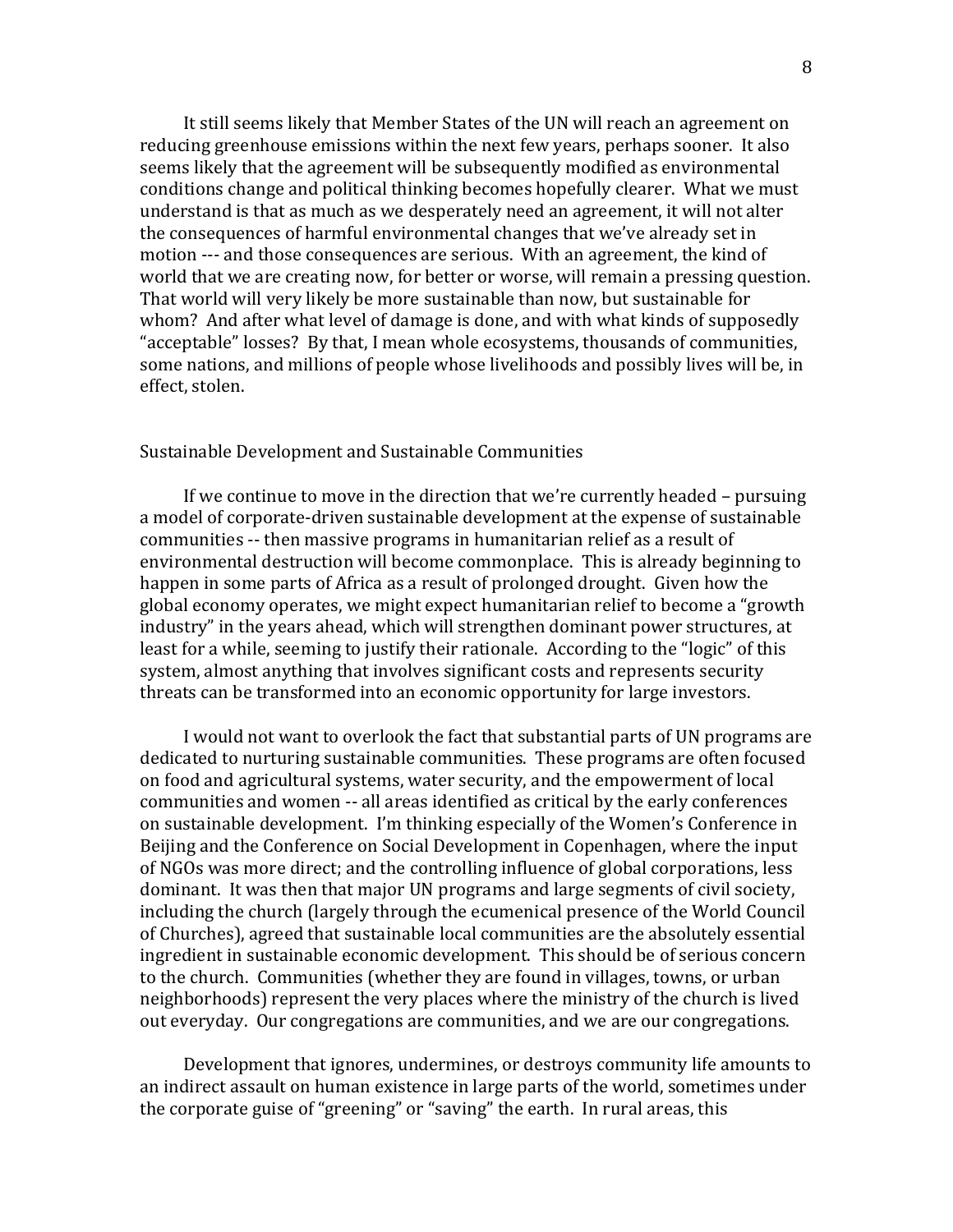colonizing process has the impact of "clearing" the countryside, a tragic fact of history that the church has witnessed many times before. One relatively recent outcome of this kind of exploitation is that half of the world's people now live in cities. By 2030 that figure will rise to nearly 70%. These environmental and economic refugees will be seeking a life that has been lost, any kind of livelihood to ensure survival, and a semblance of community. As people of faith, we must confront the forces that drive this process and actively resist them, while meeting the humanitarian and spiritual needs of the people who are the victims of those forces.

#### **What Would the Good Shepherd Do?**

Based on the successes and failures of the environmental work of the UN and its Member States, it appears that we in the ACEN (or any similar church-based environmental group) have three broad areas where our efforts should go. I've identified them on the basis of experience with the UN, but I'm also thinking of Jesus' high priestly prayer in John (17:11b), "Father, protect them … that they may be one, as we are one." Here, my purpose is to explore what it means 'to protect" at a time when the struggle to survive has become commonplace among so many people worldwide.

*The first area goes without saying: we must do everything we can to reduce greenhouse emissions to safe levels and to conserve arable farmland and drinkable water. Here I'm pointing to four urgent concerns that are interrelated and immediately identifiable by members of our congregations: air pollution, renewable energy, food, and water.* 

*The second area involves a shift in our perception about the way things are. Specifically, we must adapt to deteriorating ecological systems in order to survive (e.g. conserving precious resources like food and water), while learning to repair local ecosystems (e.g., wetlands and forests) at the same time. Put another way, the facts on the ground and in the atmosphere indicate that we will not be able to return to the ecological conditions of a generation or two ago. This will require serious reflection on life's meaning and, in that light, on the purpose and effectiveness of local and global environmental ministries. For example, what really needs to happen where we live, and what can we do to make it happen? In order to accomplish this, we will need to learn how to perceive the consequences of our actions (in the church and elsewhere) from the perspective of the Living Earth.* 

I'll give an example. In Matthew 15, Jesus says, "*Do you not see that whatever goes into the mouth enters the stomach, and goes out into the sewer? But what comes out of the mouth proceeds from heart, and this is what defiles."* This teaching involves the deeper spiritual significance of dietary laws, but ultimately the message points to the grace of God and the Spirit's presence in the human heart. Nothing can separate us from the love of God, even the environmental crisis, terrible as it is.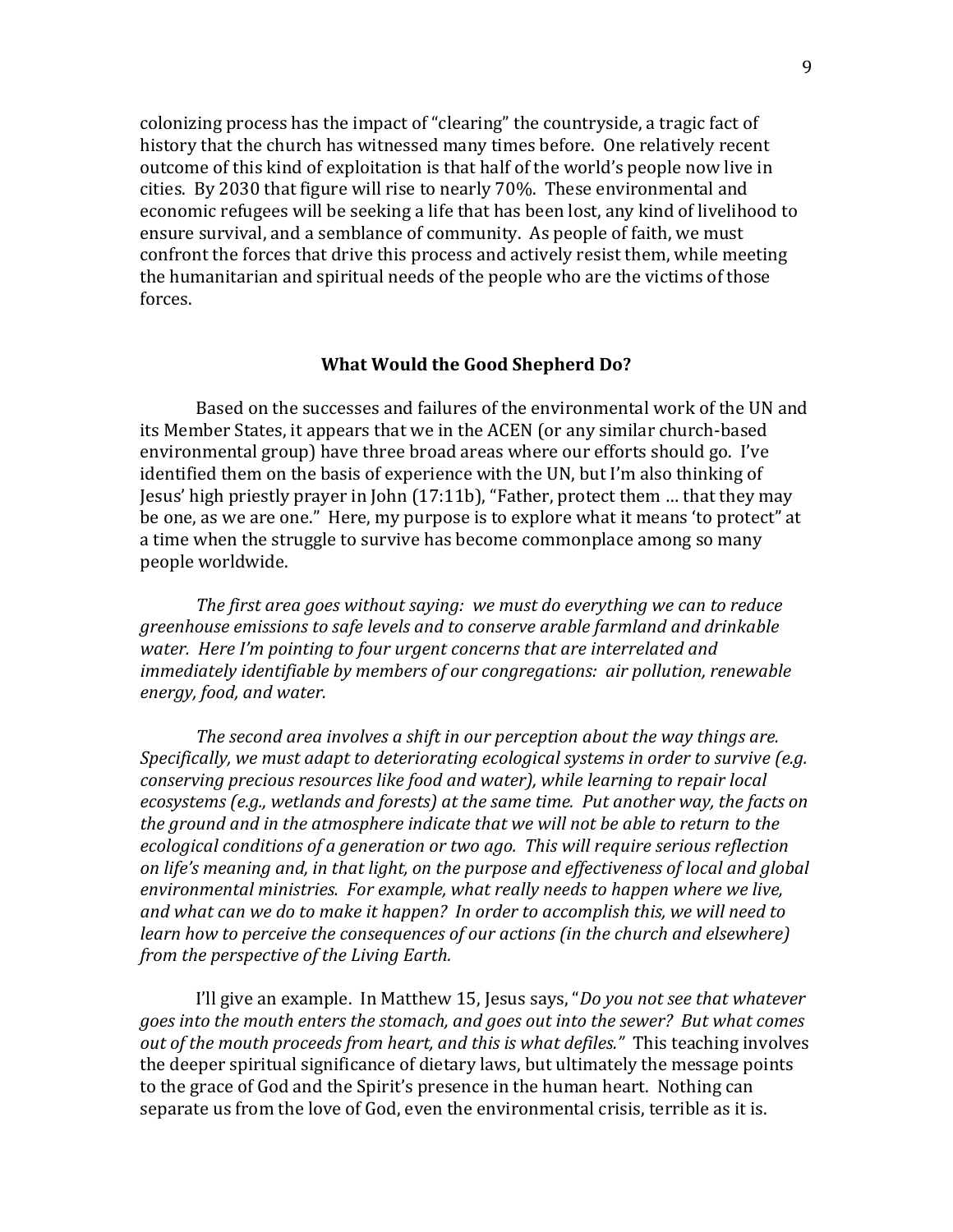Yet, this is not to say that whatever enters the mouth and goes into the sewer has no ecological and spiritual significance – a question that parishioners will inevitably (and hopefully) raise. If they don't ask about it openly, they will think about it privately, perhaps wondering what their personal questions mean. From the standpoint of the Living Earth, this teaching has great meaning. I'm thinking of recent studies of freshwater in the United States that reveal, among other things, measurable amounts of hormone disrupting chemicals (used in industrial agriculture and harmful to human reproduction) and therapeutic anti-depressants (evidence of an unacknowledged epidemic in the United States). Does the presence of these chemicals separate us from God's love? Of course it doesn't. But it indicates serious issues relating to mental and emotional health, compromised food systems, poor stewardship, a lack of ecological awareness, and serious problems with the love of neighbor, not to mention water pollution generally. To suggest or imply that this is somehow okay with God, as if it's an acceptable cost of doing business or of a way of life, grossly distorts the meaning of love and stewardship in Christian teachings.

*The third area follows from the first and the second: we must build, rebuild, and renew actual, face-to-face human communities – including our congregations -- in a sustainable way. This is necessary not only because environmental destruction rips our communities (and congregations) apart, but also because programs for sustainable development that primarily serve corporate interests have the same negative impact. Ecological relationships, of which we are all a part, consist of "communities within communities," each dependent on the others. Our congregations (and the communities of which they are a part) must be grounded in this basic ecological fact and in the spiritual teachings of the church. The extent to which they (ecology and spirituality) seem to be incompatible is a measure of unsustainable practices and/or religious teachings that must be prayerfully revised.* 

Last winter, at an Anglican UN Office Advisory Council meeting, I asked Archbishop Rowan a general question about environmental ministry. I had in mind strategy, advocacy, and organizing. His response was that we must get our own house in order for all kinds of reasons, one reason being the need to become more effective advocates internationally. He wasn't saying that we can't or shouldn't speak out in the meantime, especially about climate justice, as he has done and as Bishop George Browning has done for many years. What I heard him say was that, given where we are now and given the powers-at-be in this world, the effectiveness of the church depends on the witness of the church as a whole -- that is to say, leadership by the example of everyone in all parts of the church, clergy and laity.

In that moment, I believe Archbishop Rowan was thinking of the many environmental initiatives in the Church of England. I would imagine he wants to see every congregation in the Church of England involved in some kind of environmental program. It seems to me that something along those lines, but applied globally, should be our goal too, as farfetched as that might sound. We, in the ACEN, should be thinking in farfetched ways – according the level of scale that's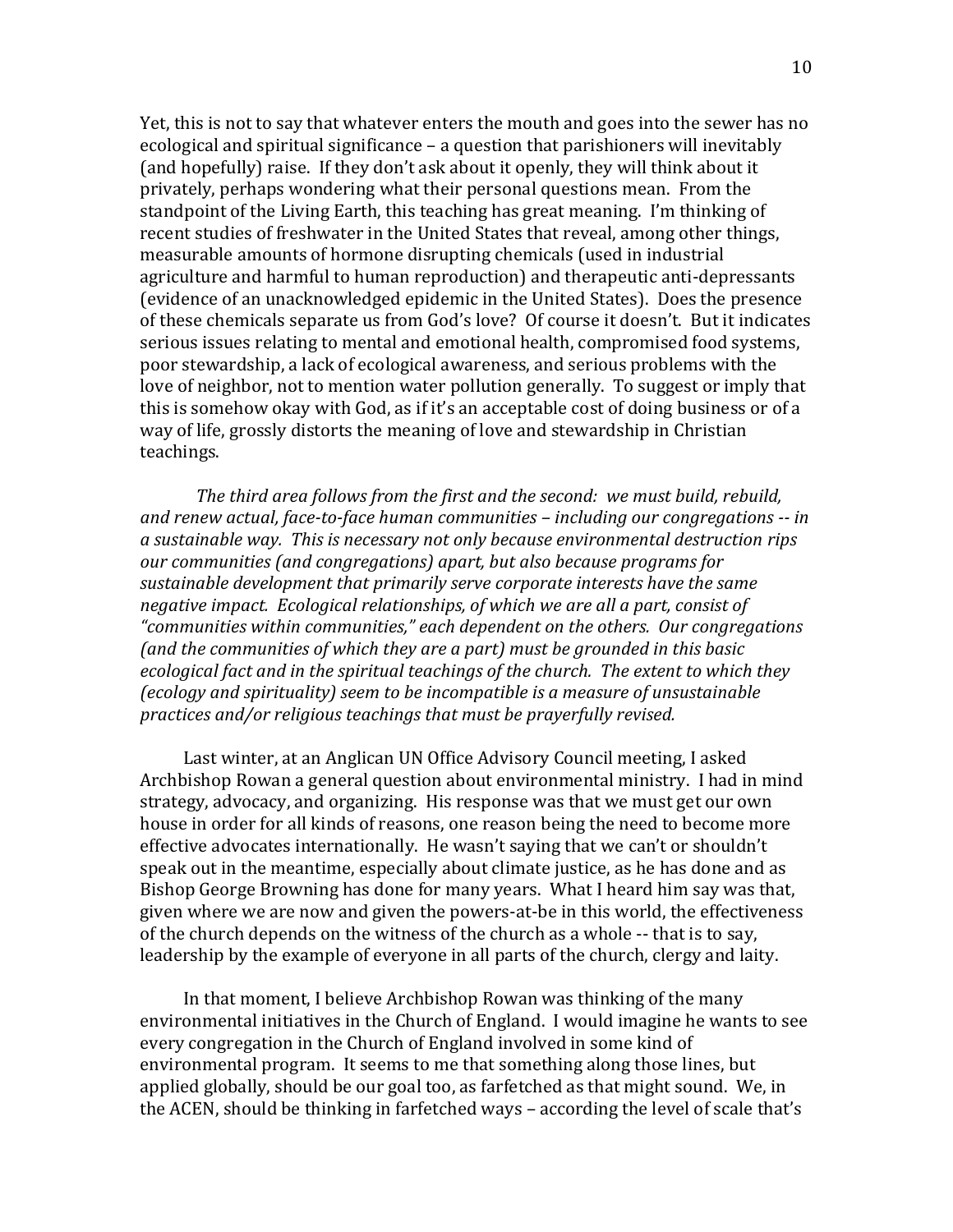appropriate to our work and to the crisis we face. That might mean reorganizing the environmental network in the light of a thought out, long-term strategic vision for mobilizing the entire Anglican Communion, not so much around "issues" as such, but by the way we live in our congregations and homes. It would take years to accomplish this, but it can be done and it has to be done. The facts of the environmental crisis suggest that it's our only realistic goal. We need to let the ACC know what we believe to be happening environmentally and what we should be doing in response. The time frame that we have to accomplish this goal is probably one generation (30 years), which is the amount of time that I've been doing working in this ministry. In the grand scheme of things, that's a blink of an eye.

Rene Dubos, one of the early visionaries in ecology who consulted for the UN, said 'think globally, act locally." We have 80 million plus members in the Anglican Communion, organized in 38 Provinces, in 44 regional and national churches, and in more than 160 countries. That's the global dimension. They're all members of the Anglican Communion by virtue of being members of local congregations. That's the local dimension. Think globally; act locally. That's a lot of potential leadership by example, a lot of Christian witness, a lot of environmentally sustainable congregations, and a lot of troops on the ground (a military metaphor that's wrong for the church, but makes the point).

*We also have about 150 theology schools in the Anglican Communion. This is where a great deal of spiritual formation takes place and where many leaders of the church are trained. They need to know, if they don't already, what sustainable communities are and how Anglican congregations can be models of them.* 

From the standpoint of Anglican educators, clergy, and parishioners, the local congregation plays the most important of all roles in the life of the church. From the standpoint of the Living Earth, the local congregation plays the most important of all possible roles in the church's relationship to life itself. It is there that the church has the greatest impact on the web of life, for better or worse – hopefully, for the better. Given the opportunity and presented in the right way, congregations would want to know not only how the work of the ACEN relates to them and benefits them, but also how they can be more involved. The question that many of my parishioners ask is *How can I help*? It's a good question, and the right one, given the severity of the environmental crisis. That's why I would like us to work in a more strategic, organizing way to mobilize the whole Anglican Communion.

I'll state my point again: the destructive impact of corporate states has been directed at local communities – on work and livelihoods, social ties, heritage, basic necessities like food and water, habitation, the environment generally, and on our congregations. That is why the most basic and important contribution that the ACEN can make is to create, renew, support, and protect sustainable congregations. Good stewardship and good eco-justice depend on congregations rooted in a genuinely spiritual and ecological vision of community (communities existing within the larger community of life). Dietrich Bonhoeffer spoke of community as our "life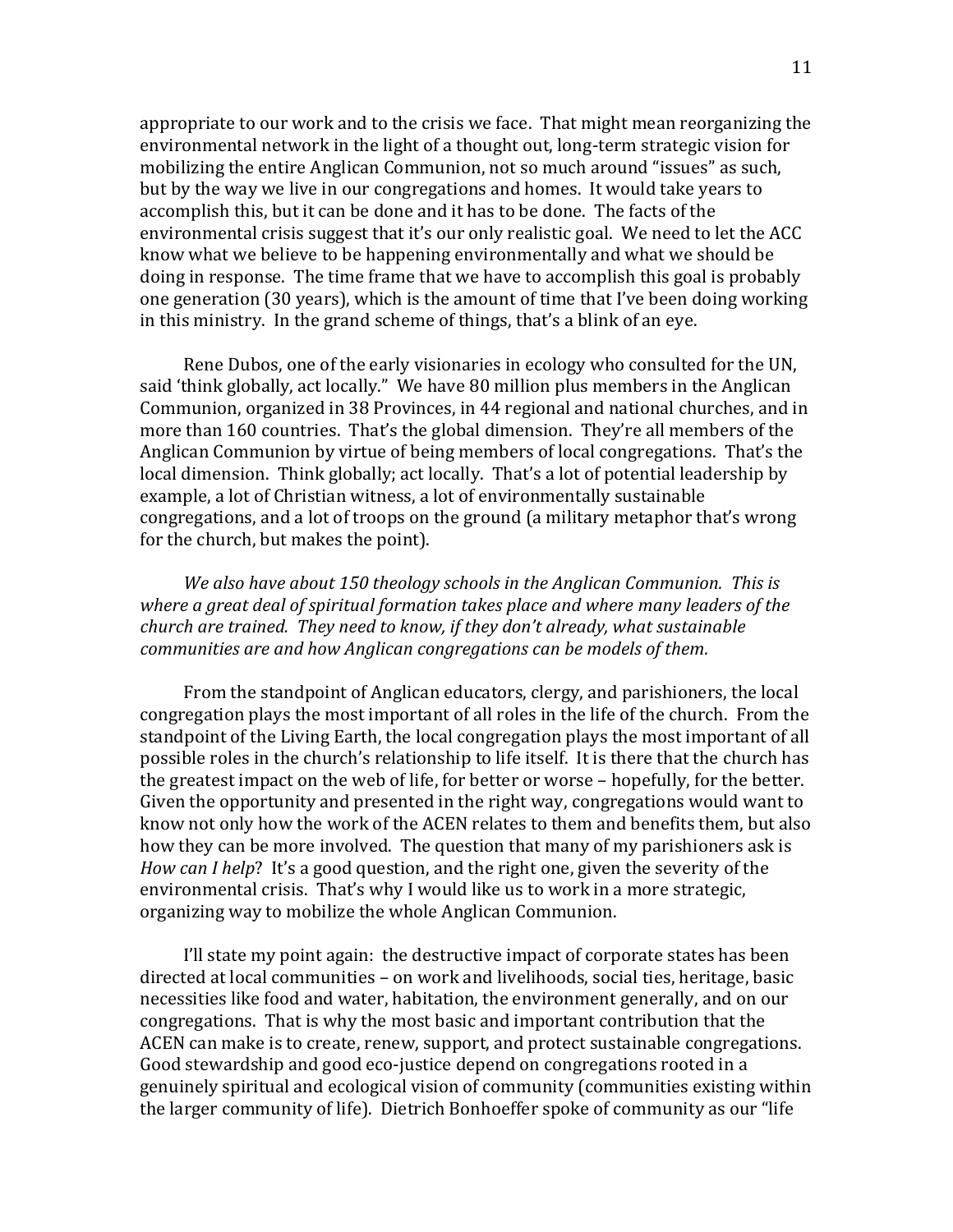together" during the devastation of World War II. Today, we face another kind of devastation, and the depth of reconciliation that we need among the world's peoples and with the Living Earth goes farther than he (or anyone else) would have thought possible sixty years ago.

*The transformation of local congregations into living examples of sustainable communities lies at the heart of the gospel message. It will demonstrate what the "good news" can be like in our era. This transformation may depend less on programmatic, issue-oriented or argument-oriented programs than on a fluid, creative, ecologically inclusive, community building invitation to the ministry itself.*

If I understand the work of the Anglican Alliance correctly – and if I'm hearing between the words that I hear correctly – this strategy is in keeping with their purpose and goals. Humanitarian relief in response to environmental crises, including climate change, is one part of their vision. Increasingly, this will be humanitarian relief in response to environmental crises that have undermined and destroyed the capacity of human communities to survive. Regional consultations are an important part of the Alliance's work. Bioregional thinking has always played a prominent part in environmental organizing. The whole world must organize in creative ways to meet the challenges ahead. And another Lambeth Conference is coming up in 2018. The opportunity that we have to do what needs to be done begins now, but we should set our sights on that Conference as a crucial and timely step along the way.

*For the purpose of organizing, we might think in terms of regions, more effective communication, and finding the skills we need to create and mobilize sustainable congregations.*

How we, in the Anglican Communion, respond to the crisis we face now can be a delicate and difficult matter to discuss. Our many congregations live in very different environmental, political, and economic circumstances. Yet, we all share in the responsibility to care for God's creation, and the globalized nature of the environmental crisis calls us to act together as never before. In different degrees, this ministry offers opportunities for people of every age, every walk of life, and with all interests and skills. For some people and in some situations, it can also be a dangerous pursuit, as corporations, working in concert with governments, defend their interests militarily and through the emerging global security state. I was once arrested, with many friends and colleagues in the church, while engaged in civil disobedience against police brutality in Manhattan. At the very least, I would rather not have my phones calls and emails monitored to the end of my days, which is, in recent years, a minimal consequence of civil disobedience.

*Nevertheless, if present trends continue politically and economically, many of our brothers and sisters will need legal and spiritual support, as well as solidarity. We should be prepared to give it.*